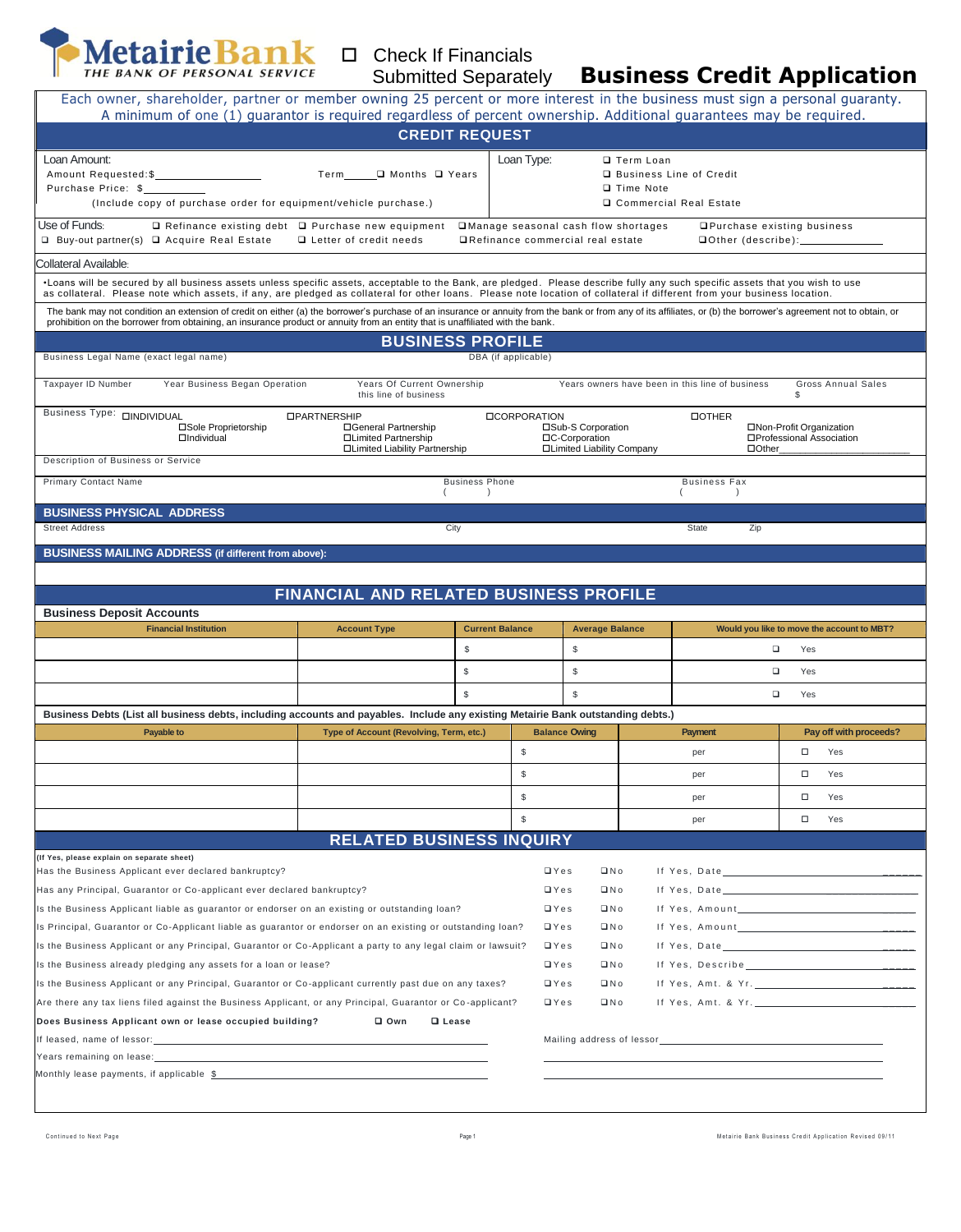|                                | OWNERSHIP/MANAGEMENT PROFILE |                             |                       |                                                   |                               |  |  |
|--------------------------------|------------------------------|-----------------------------|-----------------------|---------------------------------------------------|-------------------------------|--|--|
| List all owners of the company |                              |                             |                       |                                                   |                               |  |  |
| Name                           | Social Security #            | Ownership %<br><b>Title</b> |                       | <b>This Line of Business</b>                      |                               |  |  |
|                                |                              |                             |                       |                                                   |                               |  |  |
|                                |                              |                             |                       |                                                   |                               |  |  |
|                                |                              |                             |                       |                                                   |                               |  |  |
|                                |                              |                             |                       |                                                   |                               |  |  |
|                                |                              |                             |                       | PRINCIPAL, GUARANTOR AND CO-APPLICANT INFORMATION |                               |  |  |
| <b>Name</b>                    | Position                     |                             |                       | <b>Social Security Number</b>                     |                               |  |  |
| <b>Address</b>                 |                              |                             |                       |                                                   |                               |  |  |
| <b>Home Phone</b>              | <b>Cell Phone</b>            |                             | <b>Business Phone</b> | Email                                             |                               |  |  |
| Name                           |                              | Position                    |                       |                                                   | <b>Social Security Number</b> |  |  |
|                                |                              |                             |                       |                                                   |                               |  |  |
| <b>Address</b>                 |                              |                             |                       |                                                   |                               |  |  |
| <b>Home Phone</b>              | <b>Cell Phone</b>            |                             | <b>Business Phone</b> | Email                                             |                               |  |  |
| Name                           |                              | Position                    |                       |                                                   | <b>Social Security Number</b> |  |  |
|                                |                              |                             |                       |                                                   |                               |  |  |
| <b>Address</b>                 |                              |                             |                       |                                                   |                               |  |  |
| <b>Home Phone</b>              | <b>Cell Phone</b>            |                             | <b>Business Phone</b> | Email                                             |                               |  |  |
| Name                           |                              | Position                    |                       |                                                   | <b>Social Security Number</b> |  |  |
|                                |                              |                             |                       |                                                   |                               |  |  |
| <b>Address</b>                 |                              |                             |                       |                                                   |                               |  |  |
| <b>Home Phone</b>              | <b>Cell Phone</b>            |                             | <b>Business Phone</b> | Email                                             |                               |  |  |

EQUAL CREDIT OPPORTUNITY NOTICE - ADVERSE ACTION NOTICE- The Federal Equal Credit Opportunity Act prohibits creditors from discriminating against applicants on the basis of race, color, religion, national origin, sex, marital status, age (providing the applicant has the capacity to enter into a binding contract); because all or part of the applicant's income is derived from any public assistance program; or because the applicant has in good faith exercised any right under the Consumer Credit Protection Act. The Federal Agency that administers compliance with this law concerning this creditor is the FDIC Consumer Response Center, 1100 Walnut Street, Box#11, Kansas City, MO 64106.

Iff your application for business credit is denied, you have the right to a written statement of the specific reasons for denial. To obtain the statement, please send your written request within 60 days of the date of the Creditor's decision to Metairie Bank, P 0 Box 217, Metairie, La 70004, Attention: Business and Professional Lending. The Creditor will send you a written statement of the reasons within 30 days of receiving your request for the statement.

FINANCIAL STATEMENTS AND TAX RETURNS-Please provide a copy of the company's financial statements or tax returns for the last three years and interim financial statements for the current year. Please also provide guarantors' tax returns for the last three years and updated personal financial statements.

Authorization: Each Business Applicant and each person or entity signing this application ("Signer") certifies that the information provided by the Business Applicant and the Signer is true and complete, and authorizes Metairie Bank and Trust and its agents to obtain credit and employment information about the Business Applicant and Signer, obtain credit reports and make any inquiries Metairie Bank and its agents consider appropriate in connection with this application or the review of this loan account from time to time; make Metairie Bank's experience with this loan account and information about this application available to credit bureaus, other Signer or other persons who have or expect to have financial dealings with the Business Applicant and the Signer, share collection information with the Signer's other creditors, and disclose account information as required by law. Each Signer acknowledges that additional information may be required in order to make a final credit decision. Business Applicant also acknowledges receipt of the Equal Credit Disclosures provided with this application.

REQUIRED SIGNERS- All signers must also be duly authorized to sign on behalf of applicant. All applicants and co-applicants MUST sign this application.

ACKNOWLEDGEMENT: EACH SIGNER ACKNOWLEDGES THAT METAIRIE BANK AND TRUST AND ITS AGENTS MAY RELY ON THE STATEMENTS AND INFORMATION SET FORTH IN THIS APPLICATION AND THAT SUCH STATEMENTS AND INFORMATION MAY BE INCORPORATED BY REFERENCE IN ANY AGREEMENT ANY OF THE UNDERSIGNED MAY ENTER INTO WITH METAIRIE BANK AND TRUST. EACH OF THE UNDERSIGNED HEREBY AGREES TO NOTIFY METAIRIE BANK AND TRUST PROMPTLY OF ANY CHANGE IN ANY SUCH STATEMENT OR INFORMATION. EACH SIGNER HAS READ AND UNDERSTOOD THE TERMS OF THIS APPLICATION, INCLUDING THE ABOVE DISCLOSURES, ANY ADDENDUM, AND REPRESENTS AND WARRANTS THAT THE INFORMATION CONTAINED HEREIN IS TRUE AND CORRECT. EACH SIGNER ACKNOWLEDGES THEY HAVE RETAINED A COPY OF THIS APPLICATION FOR THEIR RECORDS.

| Signature<br>X | <b>Print Name</b>                                                                      | Title | Date |
|----------------|----------------------------------------------------------------------------------------|-------|------|
| Signature<br>X | <b>Print Name</b>                                                                      | Title | Date |
| Signature<br>Х | <b>Print Name</b>                                                                      | Title | Date |
| Signature<br>X | <b>Print Name</b>                                                                      | Title | Date |
|                | Thank you for choosing Metairie Bank. We look forward to serving your financial needs. |       |      |